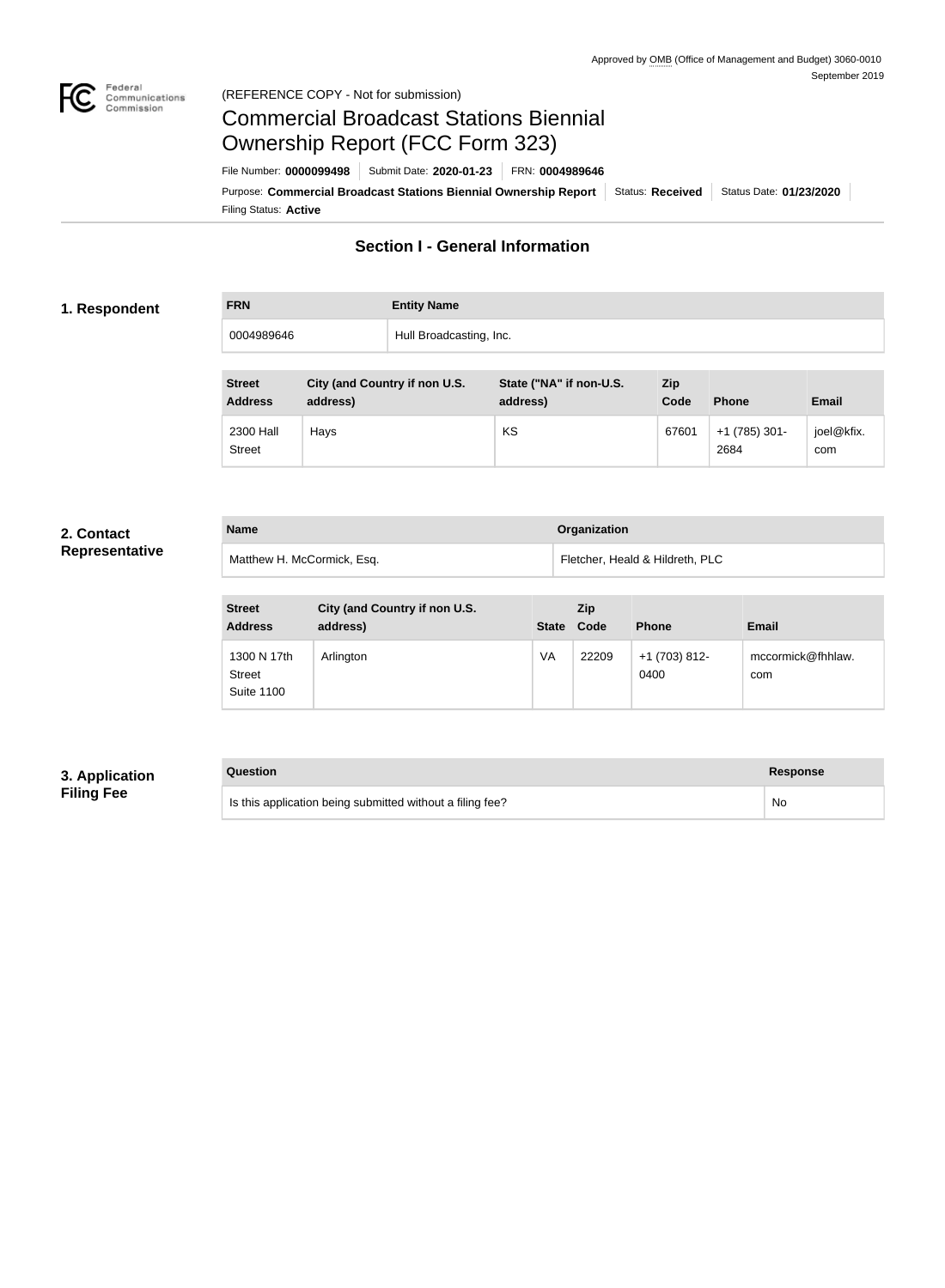| <b>Fees</b> | <b>Application Type</b> | <b>Form Number</b> | <b>Fee Code</b> | Quantity | <b>Fee Amount</b> | <b>Subtotal</b> |
|-------------|-------------------------|--------------------|-----------------|----------|-------------------|-----------------|
|             | <b>Biennial</b>         | Form 323           | <b>MAR</b>      | _        | 85                | \$140.00        |
|             |                         |                    |                 |          | Total             | \$140.00        |

## **4. Nature of Respondent**

| (a) Provide the following information about the Respondent: |                        |  |
|-------------------------------------------------------------|------------------------|--|
| <b>Relationship to stations/permits</b>                     | Licensee               |  |
| <b>Nature of Respondent</b>                                 | Other<br>S-Corporation |  |

| (b) Provide the following information about this report: |                                                                                                                                                                                        |  |
|----------------------------------------------------------|----------------------------------------------------------------------------------------------------------------------------------------------------------------------------------------|--|
| <b>Purpose</b>                                           | Biennial                                                                                                                                                                               |  |
| "As of" date                                             | 10/01/2019                                                                                                                                                                             |  |
|                                                          | When filing a biennial ownership report or validating<br>and resubmitting a prior biennial ownership report, this<br>date must be Oct. 1 of the year in which this report is<br>filed. |  |

#### **5. Licensee(s) and Station(s)**

### **Respondent is filing this report to cover the following Licensee(s) and station(s):**

| <b>Licensee/Permittee Name</b><br><b>FRN</b> |                  |             |              |                |
|----------------------------------------------|------------------|-------------|--------------|----------------|
| Hull Broadcasting, Inc.<br>0004989646        |                  |             |              |                |
|                                              |                  |             |              |                |
| Fac. ID No.                                  | <b>Call Sign</b> | <b>City</b> | <b>State</b> | <b>Service</b> |
|                                              |                  |             |              |                |
| 77331                                        | <b>KFIX</b>      | PLAINVILLE  | KS           | <b>FM</b>      |

# **Section II – Biennial Ownership Information**

**1. 47 C.F.R. Section 73.3613 and Other Documents**

Licensee Respondents that hold authorizations for one or more full power television, AM, and/or FM stations should list all contracts and other instruments set forth in 47 C.F.R. Section 73.3613(a) through (c) for the facility or facilities listed on this report. In addition, attributable Local Marketing Agreements (LMAs) and attributable Joint Sales Agreements (JSAs) must be disclosed by the licensee of the brokering station on its ownership report. If the agreement is an attributable LMA, an attributable JSA, or a network affiliation agreement, check the appropriate box. Otherwise, select "Other." Non-Licensee Respondents, as well as Licensee Respondents that only hold authorizations for Class A television and/or low power television stations, should select "Not Applicable" in response to this question.

| Document Information                            |                                                    |  |  |
|-------------------------------------------------|----------------------------------------------------|--|--|
| Description of contract or instrument           | ARTICLES OF INCORPORATION                          |  |  |
| Parties to contract or instrument               | STATE OF KANSAS                                    |  |  |
| Date of execution                               | 07/2000                                            |  |  |
| Date of expiration                              | No expiration date                                 |  |  |
| <b>Agreement type</b><br>(check all that apply) | Other<br>Agreement Type: ARTICLES OF INCORPORATION |  |  |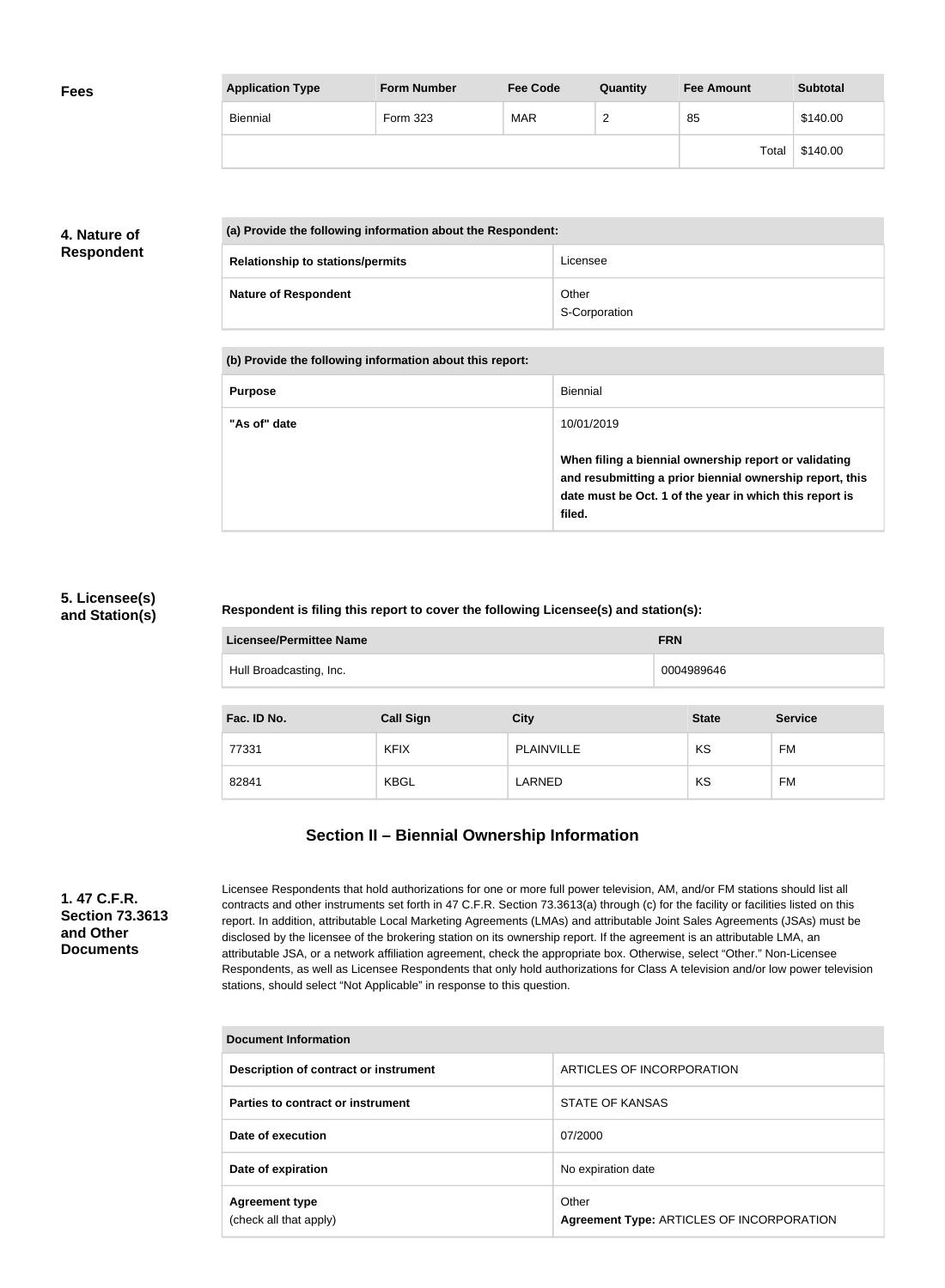#### **2. Ownership Interests**

**(a)** Ownership Interests. This Question requires Respondents to enter detailed information about ownership interests by generating a series of subforms. Answer each question on each subform. The first subform listing should be for the Respondent itself. If the Respondent is not a natural person, also list each of the officers, directors, stockholders, non-insulated partners, non-insulated members, and any other persons or entities with a direct attributable interest in the Respondent pursuant to the standards set forth in 47 C.F.R. Section 73.3555. (A "direct" interest is one that is not held through any intervening companies or entities.) List each interest holder with a direct attributable interest in the Respondent separately.

Leave the percentage of total assets (Equity Debt Plus) field blank for an interest holder unless that interest holder has an attributable interest in the Respondent solely on the basis of the Commission's Equity Debt Plus attribution standard, 47 C.F.R. Section 73.3555, Note 2(i).

In the case of vertical or indirect ownership structures, list only those interests in the Respondent that also represent an attributable interest in the Licensee(s) for which the report is being submitted.

Entities that are part of an organizational structure that includes holding companies or other forms of indirect ownership must file separate ownership reports. In such a structure do not report, or file a separate report for, any interest holder that does not have an attributable interest in the Licensee(s) for which the report is being submitted.

Please see the Instructions for further detail concerning interests that must be reported in response to this question.

The Respondent must provide an FCC Registration Number for each interest holder reported in response to this question. Please see the Instructions for detailed information and guidance concerning this requirement.

| <b>FRN</b>                                              | 0004989646                                                                           |                      |                            |
|---------------------------------------------------------|--------------------------------------------------------------------------------------|----------------------|----------------------------|
| <b>Entity Name</b>                                      | Hull Broadcasting, Inc.                                                              |                      |                            |
| <b>Address</b>                                          | PO Box                                                                               |                      |                            |
|                                                         | <b>Street 1</b>                                                                      | 2300 Hall Street     |                            |
|                                                         | <b>Street 2</b>                                                                      |                      |                            |
|                                                         | <b>City</b>                                                                          | Hays                 |                            |
|                                                         | State ("NA" if non-U.S.<br>address)                                                  | KS                   |                            |
|                                                         | <b>Zip/Postal Code</b>                                                               | 67601                |                            |
|                                                         | Country (if non-U.S.<br>address)                                                     | <b>United States</b> |                            |
| <b>Listing Type</b>                                     | Respondent                                                                           |                      |                            |
| <b>Positional Interests</b><br>(check all that apply)   | Respondent                                                                           |                      |                            |
| <b>Tribal Nation or Tribal</b><br><b>Entity</b>         | Interest holder is not a Tribal nation or Tribal entity                              |                      |                            |
| <b>Interest Percentages</b><br>(enter percentage values | Voting                                                                               | 0.0%                 | <b>Jointly Held?</b><br>No |
| from 0.0 to 100.0)                                      | <b>Equity</b>                                                                        | 0.0%                 |                            |
|                                                         | <b>Total assets (Equity Debt</b><br>Plus)                                            | 0.0%                 |                            |
| that do not appear on this report?                      | Does interest holder have an attributable interest in one or more broadcast stations |                      | No                         |

**Ownership Information**

**Ownership Information**

| <b>FRN</b><br>00 <sup>.</sup><br>чд<br>ش∠16'" |  |
|-----------------------------------------------|--|
|-----------------------------------------------|--|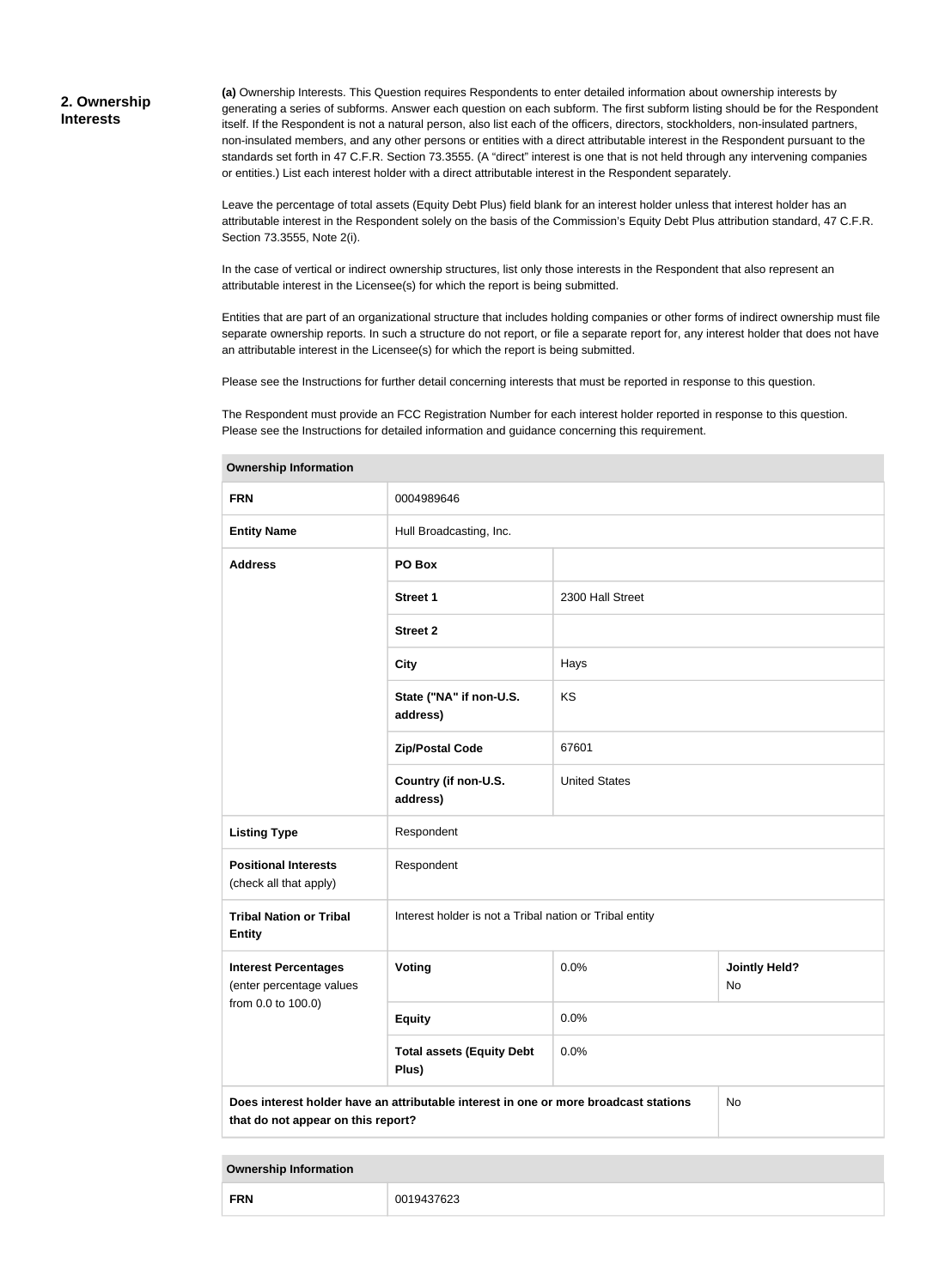| <b>Name</b>                                               | <b>Richard Hull</b>                                                                  |                        |                            |  |
|-----------------------------------------------------------|--------------------------------------------------------------------------------------|------------------------|----------------------------|--|
| <b>Address</b>                                            | PO Box                                                                               |                        |                            |  |
|                                                           | <b>Street 1</b>                                                                      | 1721 Woodgate Drive    |                            |  |
|                                                           | <b>Street 2</b>                                                                      |                        |                            |  |
|                                                           | <b>City</b>                                                                          | Goshen                 |                            |  |
|                                                           | State ("NA" if non-U.S.<br>address)                                                  | IN                     |                            |  |
|                                                           | <b>Zip/Postal Code</b>                                                               | 46526                  |                            |  |
|                                                           | Country (if non-U.S.<br>address)                                                     | <b>United States</b>   |                            |  |
| <b>Listing Type</b>                                       | Other Interest Holder                                                                |                        |                            |  |
| <b>Positional Interests</b><br>(check all that apply)     | Officer, Director, Stockholder                                                       |                        |                            |  |
| Citizenship, Gender,                                      | Citizenship                                                                          | <b>US</b>              |                            |  |
| <b>Ethnicity, and Race</b><br><b>Information (Natural</b> | Gender                                                                               | Male                   |                            |  |
| Persons Only)                                             | <b>Ethnicity</b>                                                                     | Not Hispanic or Latino |                            |  |
|                                                           | Race                                                                                 | White                  |                            |  |
| <b>Interest Percentages</b><br>(enter percentage values   | Voting                                                                               | 50.0%                  | <b>Jointly Held?</b><br>No |  |
| from 0.0 to 100.0)                                        | <b>Equity</b>                                                                        | 50.0%                  |                            |  |
|                                                           | <b>Total assets (Equity Debt</b><br>Plus)                                            | 0.0%                   |                            |  |
| that do not appear on this report?                        | Does interest holder have an attributable interest in one or more broadcast stations |                        | No                         |  |

#### **Ownership Information**

| <b>FRN</b>                                            | 0019437615                          |                      |
|-------------------------------------------------------|-------------------------------------|----------------------|
| <b>Name</b>                                           | Sharon Hull                         |                      |
| <b>Address</b>                                        | PO Box                              |                      |
|                                                       | Street 1                            | 1721 Woodgate Drive  |
|                                                       | <b>Street 2</b>                     |                      |
|                                                       | <b>City</b>                         | Goshen               |
|                                                       | State ("NA" if non-U.S.<br>address) | IN                   |
|                                                       | <b>Zip/Postal Code</b>              | 46526                |
|                                                       | Country (if non-U.S.<br>address)    | <b>United States</b> |
| <b>Listing Type</b>                                   | Other Interest Holder               |                      |
| <b>Positional Interests</b><br>(check all that apply) | Officer, Director                   |                      |
| Citizenship, Gender,                                  | <b>Citizenship</b>                  | US                   |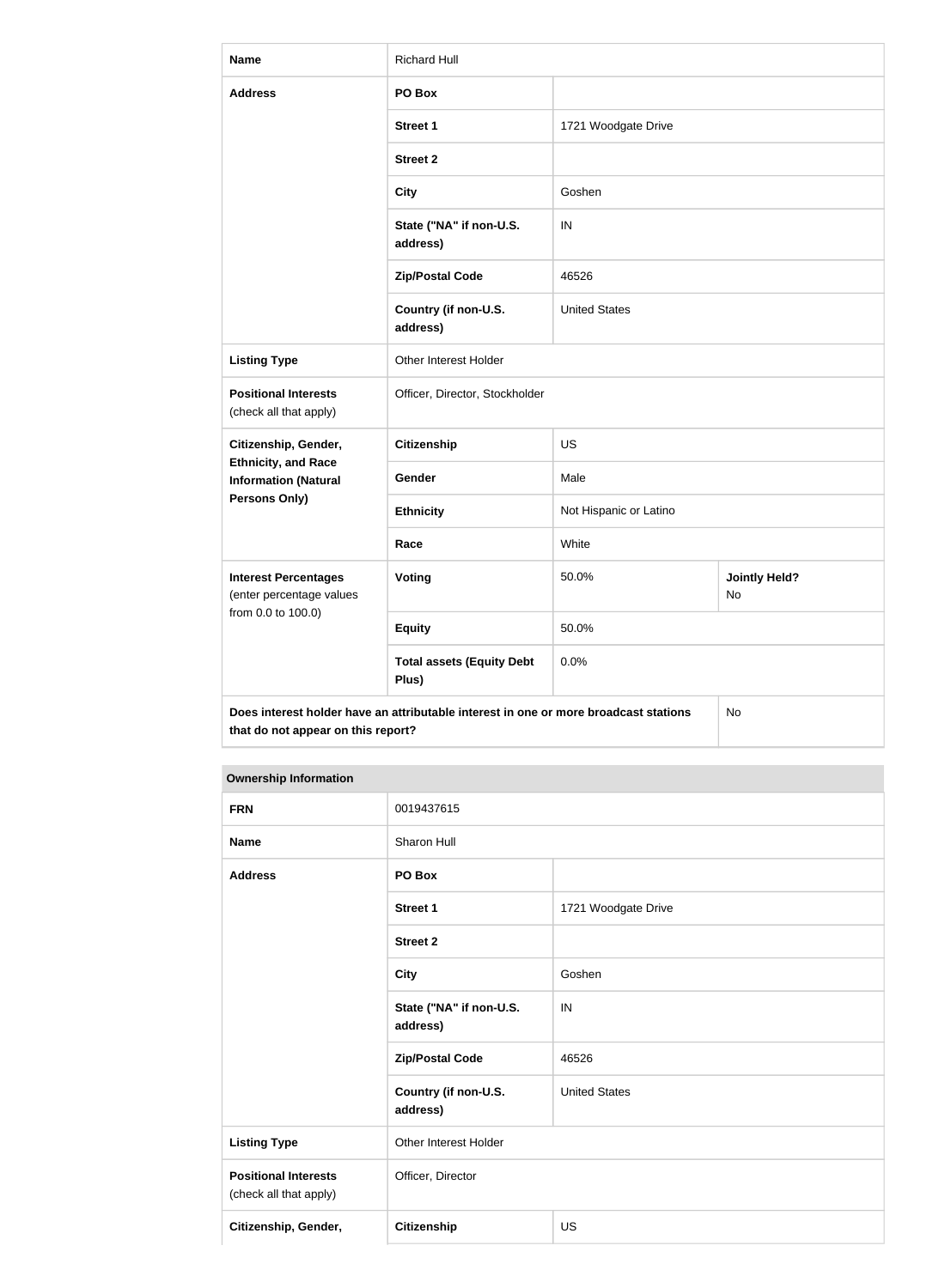| <b>Ethnicity, and Race</b><br><b>Information (Natural</b><br><b>Persons Only)</b> | <b>Gender</b>                                                                        | Female                 |                             |
|-----------------------------------------------------------------------------------|--------------------------------------------------------------------------------------|------------------------|-----------------------------|
|                                                                                   | <b>Ethnicity</b>                                                                     | Not Hispanic or Latino |                             |
|                                                                                   | Race                                                                                 | White                  |                             |
| <b>Interest Percentages</b><br>(enter percentage values<br>from 0.0 to 100.0)     | Voting                                                                               | 50.0%                  | <b>Jointly Held?</b><br>No. |
|                                                                                   | <b>Equity</b>                                                                        | 50.0%                  |                             |
|                                                                                   | <b>Total assets (Equity Debt</b><br>Plus)                                            | $0.0\%$                |                             |
| that do not appear on this report?                                                | Does interest holder have an attributable interest in one or more broadcast stations |                        | No.                         |

| (b) Respondent certifies that any interests, including equity, financial, or voting | Yes |
|-------------------------------------------------------------------------------------|-----|
| interests, not reported in this filing are non-attributable.                        |     |
| If "No," submit as an exhibit an explanation.                                       |     |

| (c) Does the Respondent or any reported interest holder             | No. |
|---------------------------------------------------------------------|-----|
| hold an attributable interest in any newspaper entities in          |     |
| the same market as any station for which this report is             |     |
| filed, as defined in 47 C.F.R. Section 73.3555?                     |     |
| If "Yes," provide information describing the interest(s), using     |     |
| EITHER the subform OR the spreadsheet option below.                 |     |
| Respondents with a large number (50 or more) of entries to          |     |
| submit should use the spreadsheet option.                           |     |
| NOTE: Spreadsheets must be submitted in a special XML               |     |
| Spreadsheet format with the appropriate structure that is           |     |
| specified in the documentation. For instructions on how to          |     |
| use the spreadsheet option to complete this question                |     |
| (including templates to start with), please Click Here.             |     |
| If using the subform, leave the percentage of total assets          |     |
| (Equity Debt Plus) field blank for an interest holder unless        |     |
| that interest holder has an attributable interest in the            |     |
| newspaper entity solely on the basis of the Commission's            |     |
| Equity Debt Plus attribution standard, 47 C.F.R. Section            |     |
| 73.3555, Note 2(i). If using an XML Spreadsheet, enter "NA"         |     |
| into the percentage of total assets (Equity Debt Plus) field        |     |
| for an interest holder unless that interest holder has an           |     |
| attributable interest in the newspaper entity solely on the         |     |
| basis of the Commission's Equity Debt Plus attribution<br>standard. |     |
| The Respondent must provide an FCC Registration Number              |     |
| for each interest holder reported in response to this               |     |
| question. Please see the Instructions for detailed information      |     |
|                                                                     |     |

**(d) Are any of the individuals listed as an attributable interest holder in the Respondent married to each other or related to each other as parentchild or as siblings?** Yes

If "Yes," provide the following information for each such the relationship.

**Family Relationships**